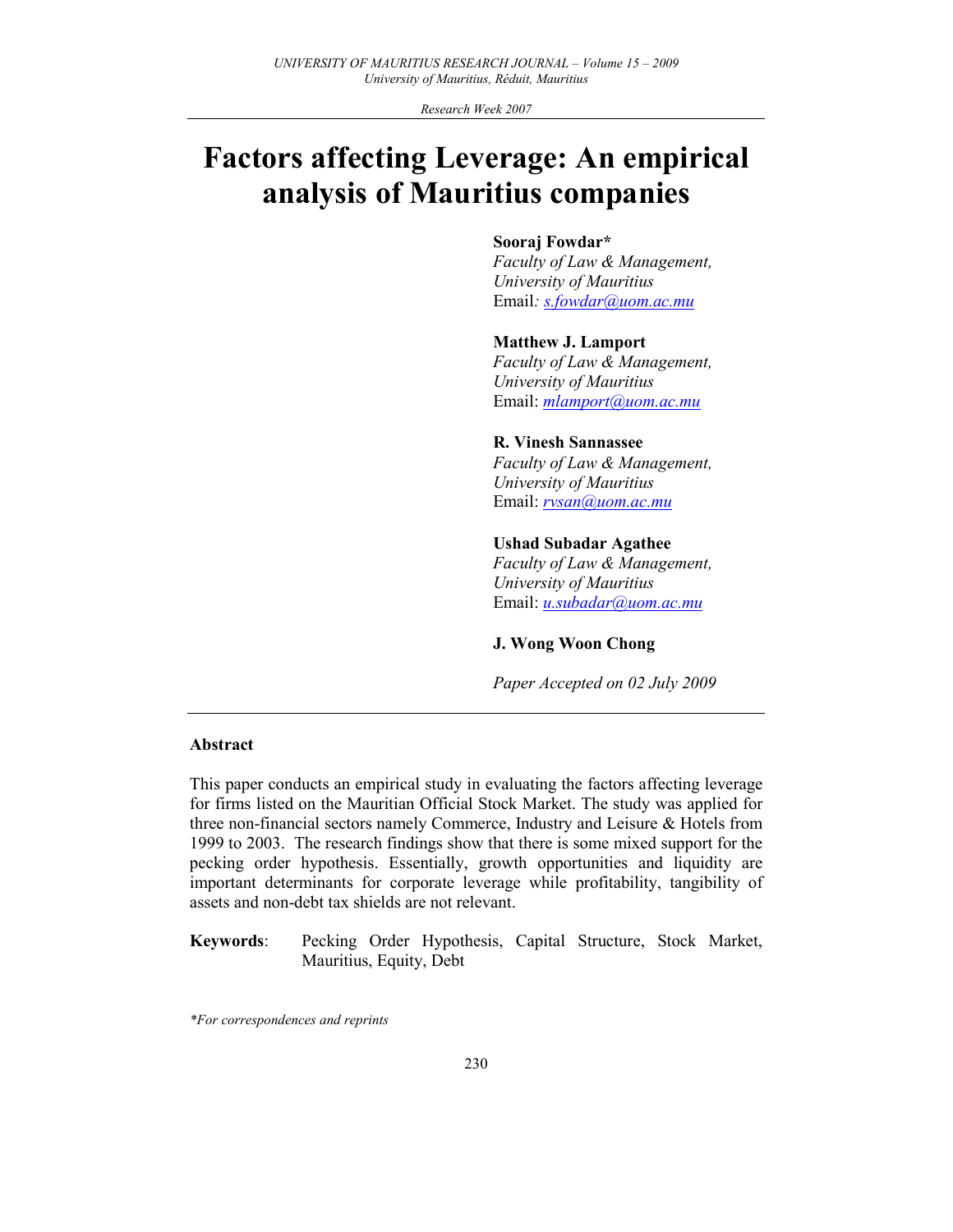#### 1.0 INTRODUCTION

Modigliani and Miller's (1958) seminal paper on the relationship between firm value and capital structure has fuelled a huge literature ranging from academic theories to practical realities. It is now generally recognized that capital structure or leverage is relevant to firm value. Since the value of the firm is the present value of its expected free cash flow stream using the weighted average cost of capital (WACC) as the discount rate, the capital structure choice of the firm would presumably have an impact on the WACC and the firm's investment decision and ultimately on the value of the firm itself. This explains why a plethora of research has been undertaken in an attempt to identify the determinants of capital structure.

The Pecking Order Hypothesis (POH) is one of the most prominent theories of corporate leverage and is basically based on the argument that external financing is associated with a high level of asymmetric information. Essentially, Myers (1984) refers to the "pecking order" theory as a theory which depicts a situation where capital structures are driven by firms' desire to finance new investment by firstly internal sources (reinvested earnings), then with low risk debt and finally as a last resort by new issue of equity. The motive of such a theory advocates that there is an order in the choice of finance due to the different degree of information asymmetry and this is related to the agency problem embodied in the distinct sources of finance.

As such, new investments should be financed in the first instance by internal sources of funding such as retained earnings since they constitute the cheapest source of funding. Essentially, if retained earnings have been used up, the issue of debt is advocated as it consists of fixed interest payment which does not lead to major fluctuations in cash flows and earnings. As a last resort, the issue of external equity should be considered since external investors are aware of the information disadvantage they have and that as such, they require a lemons premium that raises the required rate of return on external capital relative to its full-information level (Akerlof-1970). Faced with such a dilemma, firm managers acting in the interests of existing shareholders follow a pecking order in their financing decision.

Thus, the POH shows a systematic order in the choice of raising funds for the investment decision. In this respect, the main aim of this study is to analyze the factors affecting leverage based on whether companies in the Mauritian nonfinancial sectors take into consideration the hierarchy of financing for new investment decision projects, as predicted by the POH. Also, variables from other theories of leverage such as the Trade-off, Modigliani and Miller (1961) and Agency theories, used by various researchers are considered. The study is specifically based on data collected from the annual financial reports of seventeen non-financial companies quoted on the official market (SEM) involved in the sector of Commerce, Industry and Leisure & hotels.

The paper is organised as follows: Section 2 looks at and reviews research undertaken on POH; Section 3 discusses the research methodology; Section 4 present the findings while Section 5 concludes the study.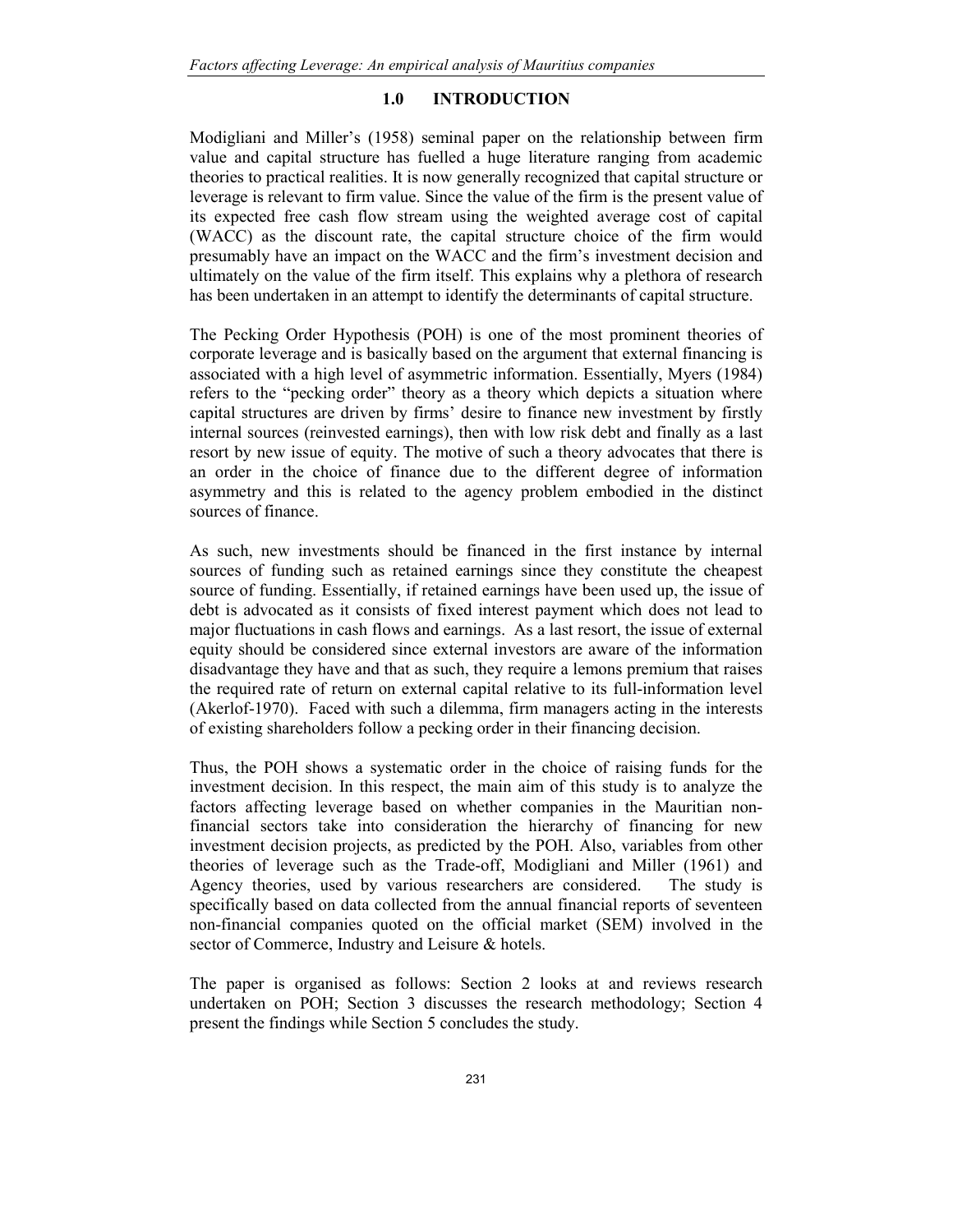#### 2.0 LITERATURE REVIEW

There seems to be abundant literature on corporate leverage in developed countries though a limited number of empirical studies are observed from developing countries. For example, Pandey (2001), Muthenheri and Green (2002), Balla and Mateus (2002), Gonenec (2003) and Huang and Song (2002) studied the capital structure choice of firms operating respectively in India, Zimbabwe, Hungary, Turkey and China. Although, researchers have considered a number of variables to explain the level of leverage – company size, profitability, asset tangibility and growth prospects to name a few  $-$  the fact of the matter is the number of studies examining the capital structure choice of developing countries is still limited and therefore relatively little is known about the financing activities of firms operating in such countries. Notwithstanding this latter fact, one general observation can be made from the studies conducted by Singh and Hamid (1992) and Singh (1995): using data from a number of developing countries, firms in developing countries relied more heavily on equity finance than debt finance compared to firms in OECD countries. This observation is confirmed by Booth et al. (2001) who analysed the capital structure choice of firms in 10 developing countries - India, Pakistan, Thailand, Malaysia, Turkey, Zimbabwe, Mexico, Brazil, Jordan and Korea - and concluded that although the capital structure decision is affected by the same variables - average tax rate, asset tangibility, business risk, size, return on assets and market-to-book ratio - as those in developed countries, persistent differences existed across countries, indicating that specific country factors were at work.

The literature on the determinants of capital structure reveals that the choice of explanatory variables is fraught with difficulty. The very fact that related explanatory variables have different regression coefficient signs – some positive and others negative – are evidence of the continuing difficulty in coming up with a universal theory explaining the capital structure choice of firms within and across countries. Three possible capital structure theories have been put forward: Tradeoff theory, Pecking Order Theory and Agency Theory. These will now be discussed in the light of empirical evidence and the often conflicting regression coefficient signs of the explanatory variables used in cross sectional regression studies.

Modigliani and Miller (1963) concluded that firms should gear themselves up as much as possible in order for shareholders to benefit from the tax deductibility of interest payments. However, the costs of too high a gearing level are those associated with financial distress and the personal tax expense bondholders incur when they receive interest income (Miller 1977). The essence of the static trade off theory is that a value maximising firm will consider the trade off between the tax shelter provided by debt and the cost of financial distress (Brealey and Myers, 2003). The firm will thus pursue an optimal capital structure or target debt ratio by considering the marginal costs and benefits of each additional unit of financing, and then choose the form of financing that equates these marginal costs and benefits. It should be pointed out that it is not leverage itself which precipitates the company into bankruptcy, but rather the business risk faced by the firm as measured by the volatility in its earnings. Baxter (1967) and Warner (1976) support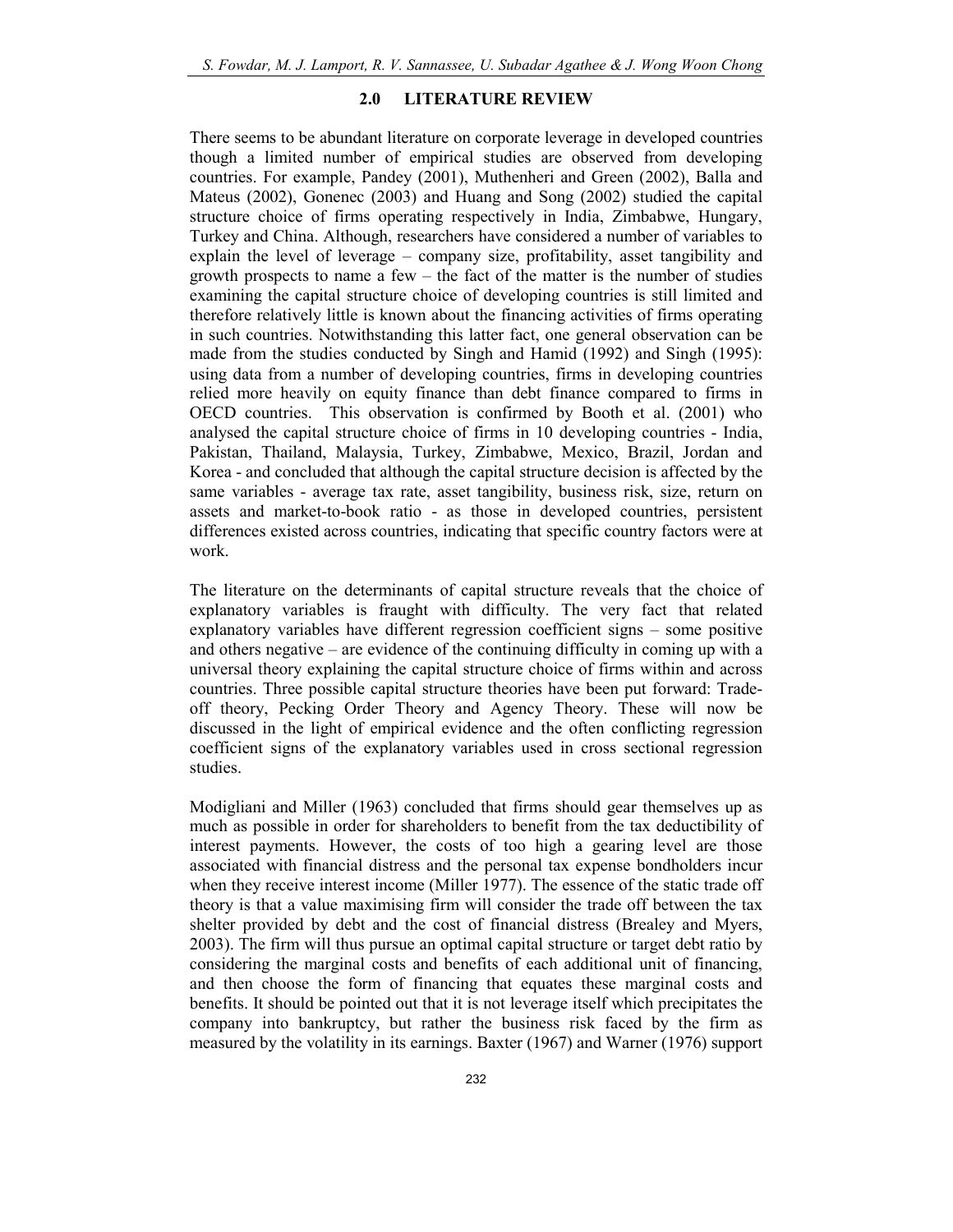the theory that the risk and expected costs of bankruptcy affects capital structure of firms and that volatility of earnings has a negative influence on capital structure.

Tax deductibility of interest payments constitutes an advantage to the shareholder only if there is enough taxable income to offset the interest expense. It can be argued that the greater the availability of non-debt tax shields, the lower the taxable income and the lesser the incentive for further tax saving derived from interest payments on debt finance. (Ross,1985). Previous studies, however, have provided inconclusive and contradictory evidence on whether non-debt tax shields crowdout debt financing. For instance, the findings of Titman and Wessels (1988) are particularly anomalous. For a sample of firms, they estimated the relationship between leverage and several proxies for non-debt tax shields. When leverage was regressed on annual depreciation as a proportion of total assets, the relationship was found to be negative and in support of crowding-out effect. However when leverage was regressed on annual depreciation as a proportion of pretax cash flow, the relationship was found to be positive thereby refuting crowding-out effect. Similarly, Downs (1993) shows that contradictory inferences may result from analysis of annual tax depreciation deductions instead of discounted tax shields. His findings also suggest that firms with substantial cash flow from depreciation exploit their higher debt capacity by maintaining a capital structure with significantly more debt than otherwise.

Harris and Raviv (1991) found an inverse relationship between leverage and volatility, advertising expenditure, the probability of bankruptcy, profitability, and uniqueness of the product and a positive relationship between leverage and fixed assets, non-debt tax shields, growth opportunities and firm size. One can easily understand the positive relationship between leverage and fixed assets. The greater the tangibility of assets, the greater their collateral value and the greater the debt capacity of the firm. Tangibility of assets is therefore deemed to be a major determinant of the level of debt finance (Rajan and Zingales, 1995). However, although the inverse relationship between on the one hand, leverage, and volatility and probability of bankruptcy, on the other, supports the trade-off theory, the matter is less clear for the variables firm size and profitability. It could be argued that firm size and profitability are interrelated in the sense that if a firm is profitable it will grow in size and have a greater volume of assets which may serve as collateral for greater debt finance thereby implying that the variables firm size and profitability should be positively related to leverage.

Similarly, due to the tax deductibility of interest, it is argued that highly profitable companies tend to have higher levels of debt (Modigliani and Miller, 1963). However, in contrast, Myers and Majluf (1984) argued that that as a result of asymmetric information companies would prefer internal sources of finance to avoid the possible adverse signals given out by either equity or debt financing. Consequently, following this line of reasoning – which is the basis for the Pecking Order Theory - more profitable companies would be expected to have lower debt levels and higher retained earnings. Kester (1986), Titman and Wessels (1988) and Michaeles at al. (1999) find leverage to be negatively related to the level of profitability thereby providing further support for the Pecking Order Theory.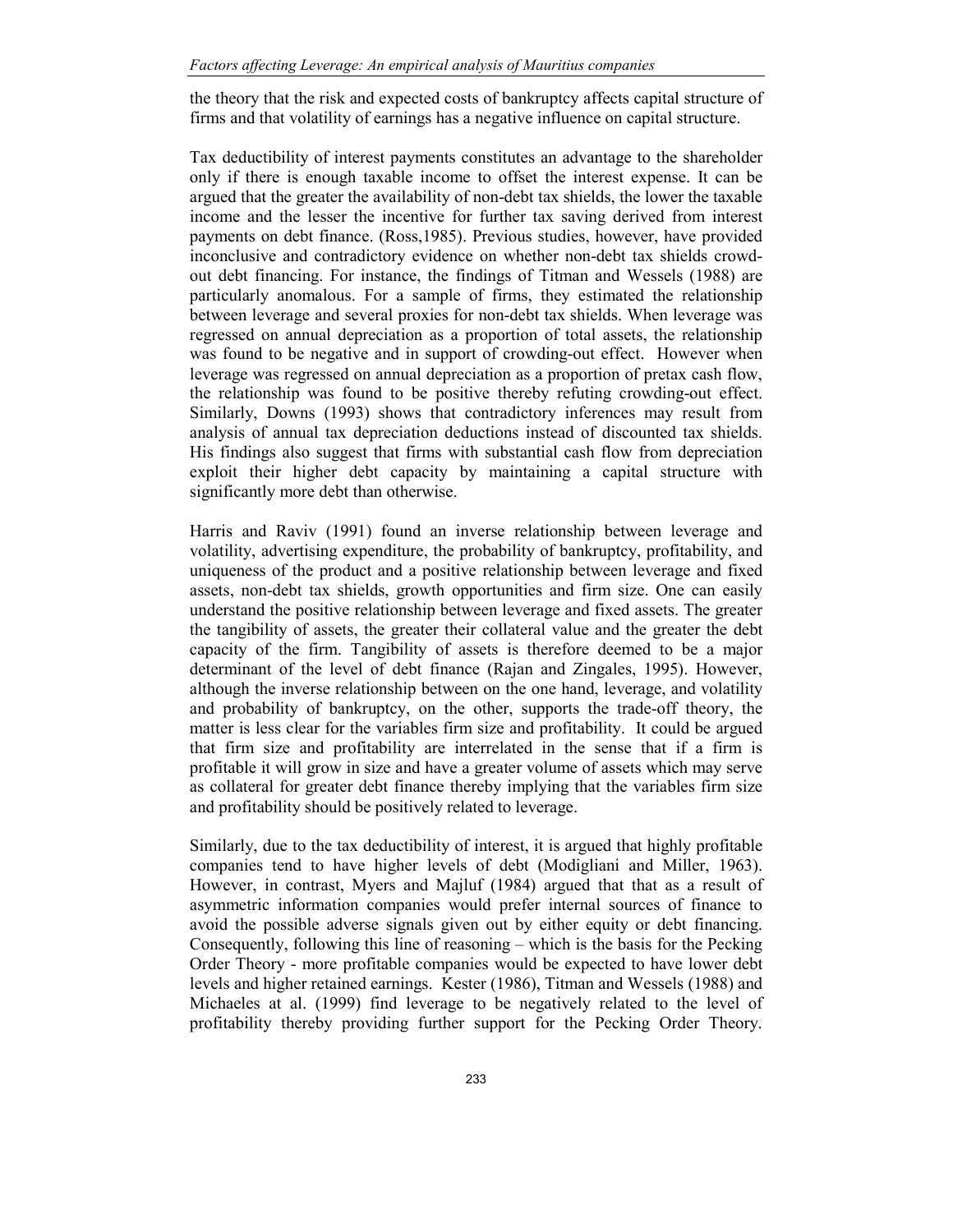Brealey and Myers (2003), however, point out that the pecking order theory is less successful in explaining inter-industry differences in debt ratios.

The pecking order theory suggests that firms place a greater demand on the internally generated funds of the firm. Consequently, firms with relatively high growth will tend to look outside the firm to finance the growth and new investments. Therefore these firms will look to short-term less secured debt then to longer-term more secured debt for their financing needs. In other words growing firms that need funds prefer debt to external equity. Michaelas et al (1999) argue that, in the case of SMEs, growth opportunities and leverage are positively related because SMEs mainly use short-term debt financing. Thus based on the pecking order considerations, the relationship between growth opportunities and leverage is predicted to be positive.

However in line with Jensen and Meckling's (1976) agency theory of debt, conflicts between owners and lenders should lead to a negative relationship between growth and debt levels. In support of the theoretical predictions of the agency theory, Myres (1977) finds that firms with growth opportunities should use less debt in order to mitigate agency problems. Myers argues that due to information asymmetries, companies with high leverage ratios might have the tendency to undertake activities contrary to the interests of debt-holders. To compensate for this risk, debt-holders would charge a higher risk premium and also impose debt covenants which would restrict the freedom of directors and managers and result in a. Therefore, to avoid such debt agency costs, growing firms are expected to be less reliant upon debt finance.

Fama and French (2002) highlighted that the pecking order and trade off theories share many common predictions about the determinants of leverage. However, a study by Prasad, Green and Murinde (2001a) concluded that the evidence on tradeoff versus pecking order remain inconclusive. However, they also observed that the overwhelming bulk of the available empirical research on corporate capital structure is concerned with the major industrial countries, and there has been relatively little work on developing countries or the transition economies.

#### 3.0 RESEARCH METHODOLOGY

The main aim of this study was to investigate whether firms do account for POH in their funding decision for new investment, especially given the dynamic local financial environment. In other words, do companies nowadays disregard internal source in favour of external funding

#### 3.1 Sources of Data

Firms were selected from 3 non- financial sectors of the Stock Exchange of Mauritius namely Commerce (7 companies), Industry (7 companies) and Leisure and Hotels sectors (3 companies). The data were collected from the financial statements, mainly Balance Sheet and Profit and Loss Accounts , for the period 1999 to 2003.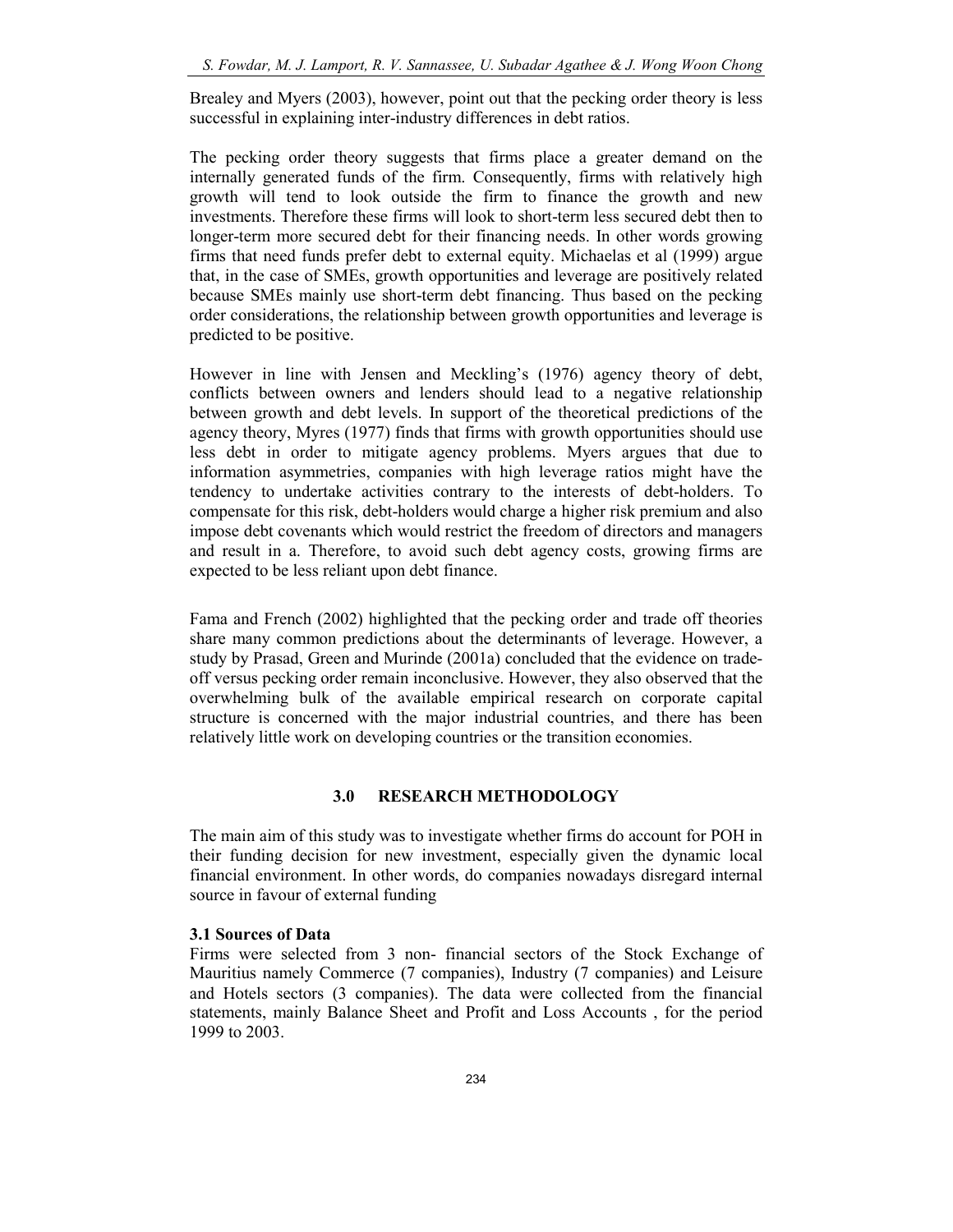### 3.2 Variables Collected

For the purpose of the statistical techniques, the variables and their related definitions, as used, are listed below: -

- $\triangleright$  Long Term Debt consist of debt with maturity exceeding one year.
- $\triangleright$  Fixed Assets the net book value of property, plant and equipment available in the Balance Sheet.
- $\triangleright$  Total Assets represent the sum of all assets.
- $\triangleright$  Market Value of Equity the value of the share of the respective company at the price prevailing on the market.
- $\triangleright$  Book Value of Equity the equity value in the Balance Sheet.
- $\triangleright$  Sales the turnover of the company for that particular year.
- $\triangleright$  **Earnings** the profit or loss made during the year before adjusting for interest and tax.
- $\triangleright$  Net Capital Employed from the Balance Sheet (Shareholders' Fund + Long Term Liabilities).
- $\triangleright$  **Risk** volatility proxy for the probability of financial distress.
- $\triangleright$  Current assets consist of short-term assets of the company.
- $\triangleright$  Current liabilities is short-term credit in Order to finance the business within a period of less than one year.
- $\triangleright$  **Depreciation** the annual wear and tear of the long-term assets owned by the company at the end of its financial year.

#### 3.3 Econometric Methodology

The regression model is derived from previous studies namely Rajan and Zingales (1995), Frank & Goyal (2003) and Ozkan (2001). As such, the model consists of a hybrid of different regressions as proposed by the above-mentioned studies and is as follows:

## $AFL_{it} = \alpha + \beta_1 S_{it} + \beta_2 G_{it} + \beta_3 P_{it} + \beta_4 T_{it} + \beta_5 NDTS_{it} + \beta_6 L_{it} + \beta_7 R_{it} + U_{it}$

The above model is run for 17 companies operating in the non-financial sectors for the period 1999 to 2003 using a panel data approach. Table 1 gives a brief description of the variables used in the regression model.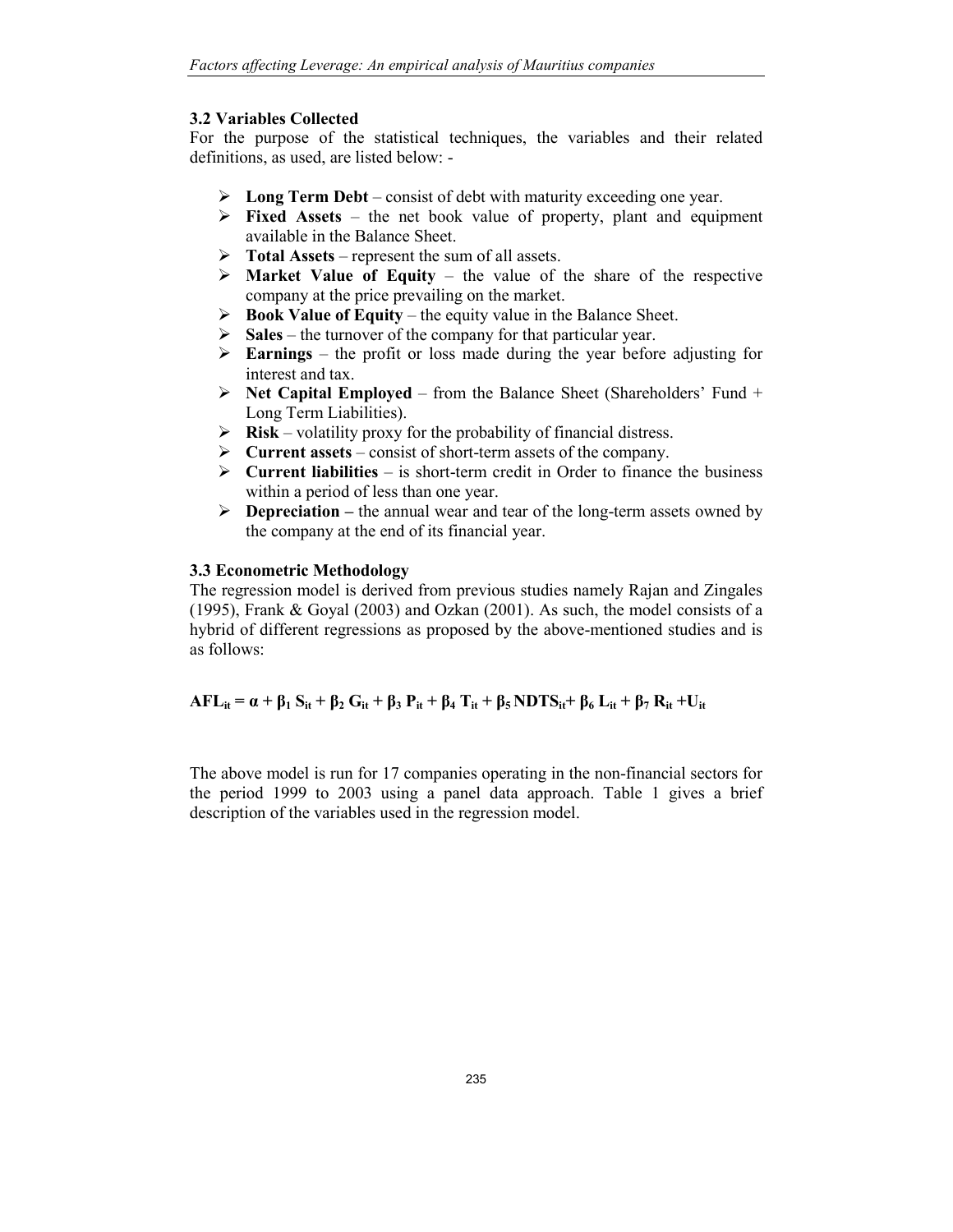| <b>SYMBOLS</b> | <b>MEANING</b>                  | <b>Calculations</b>                                      | <b>Expected Sign</b><br>of Coefficient |
|----------------|---------------------------------|----------------------------------------------------------|----------------------------------------|
| $AFL_{it}$     | Aggregate<br>financial leverage | Long Term Debt/Total Assets                              |                                        |
| $S_{it}$       | <b>Size</b>                     | Natural Log of Sales $=$ Log (sales)                     | $^{+}$                                 |
| $G_{it}$       | Growth<br>Opportunities         | Annual % change in Total Assets                          |                                        |
| $P_{it}$       | Profitability                   | Earnings before Interest and Tax<br><b>Sales</b>         |                                        |
| $T_{it}$       | Tangibility of<br>Assets        | <b>Fixed Assets</b><br>Total assets                      | $+$                                    |
| $NDTS_{it}$    | Non Debt Tax<br>Shields         | <b>Annual Depreciation Charge</b><br><b>Total Assets</b> | $\pm$                                  |
| $L_{it}$       | Liquidity                       | <b>Current</b> asset<br><b>Current liabilities</b>       |                                        |
| $R_{it}$       | <b>Risk</b>                     | Standard deviation (share prices)                        |                                        |

Table 1: List of Formulas and their Expected Sign of Coefficient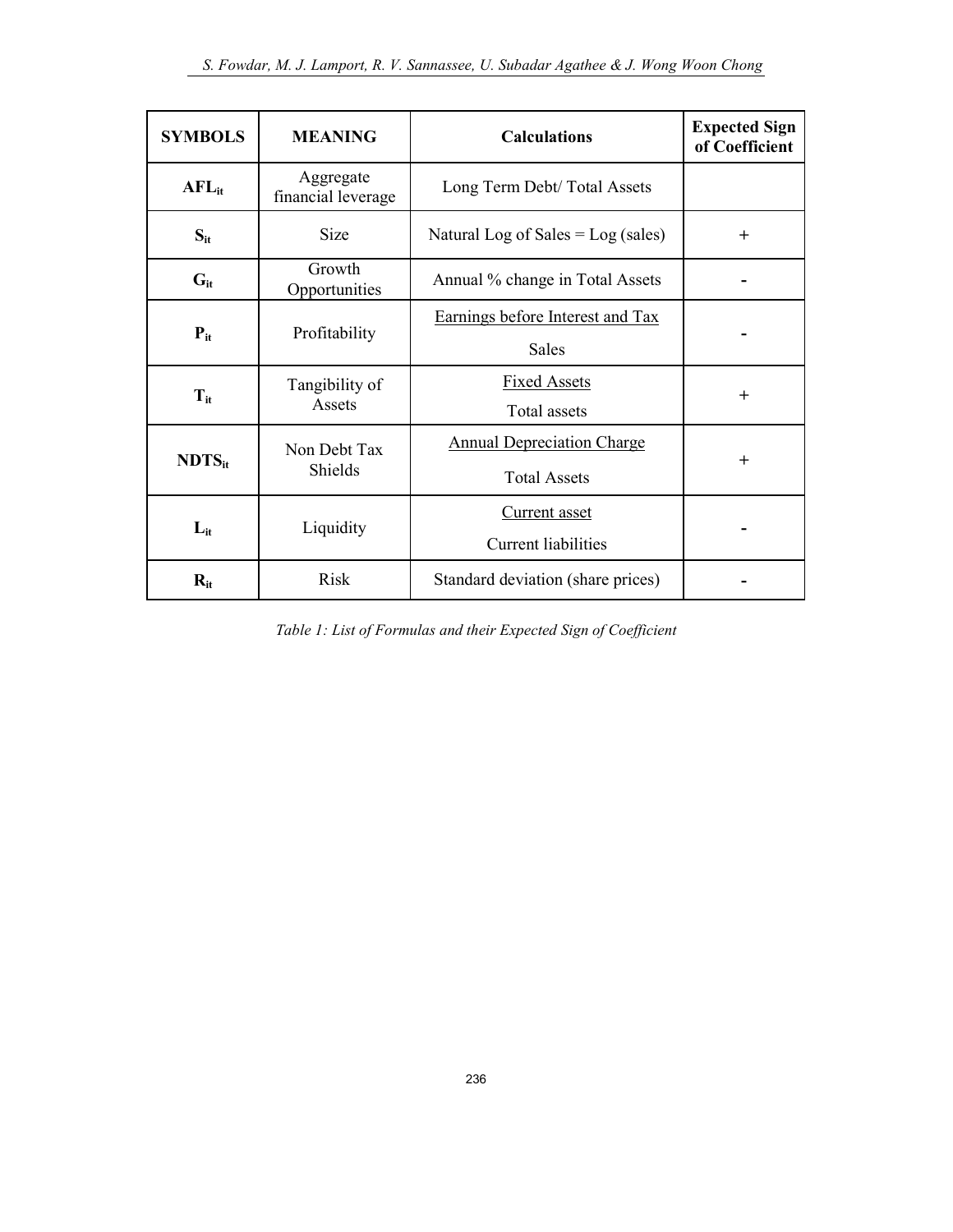#### 4.0 ANALYSIS AND FINDINGS

The present section focuses on the empirical results regarding Pecking Order Hypothesis's (POH) validity in the three non-financial sectors. A descriptive analysis is initially carried out.

#### 4.1 Descriptive Analysis

A brief descriptive analysis is conducted on the variables specified in the econometric model.

| <b>Variable</b> | mean     | median | 25 <sub>th</sub> | 75 <sub>th</sub> |
|-----------------|----------|--------|------------------|------------------|
|                 |          |        | Percentile       | Percentile       |
| $AFL_{it}$      | 0.406404 | 0.3508 | 0.2582           | 0.5072           |
| $S_{it}$        | 8.853965 | 8.8681 | 8.5857           | 9.1984           |
| $G_{it}$        | 0.276655 | 0.0741 | 0.0012           | 0.1954           |
| $P_{it}$        | 0.32516  | 0.1047 | 0.0535           | 0.1643           |
| $T_{it}$        | 0.589552 | 0.4532 | 0.3142           | 0.5746           |
| $NDTS_{it}$     | 0.147921 | 0.0406 | 0.0273           | 0.0681           |
| $L_{it}$        | 1.925861 | 1.2574 | 0.9206           | 2.1287           |
| $R_{it}$        | 0.111189 | 0.0144 | 0.1              | 0.1194           |

Table 2: Descriptive Statistics

Table 2 provides the basic descriptive statistics. The median leverage is below mean leverage and there seems to be a large cross-sectional difference (may be because of each non-financial sector's specific characteristics) so that the 25th percentile of the AFL is 0.2582 while the 75th percentile is 0.5072. Also, it is observed that many of the factors have mean values that diverge sharply from the median.

Furthermore, the correlation between leverage and the other factors was also carried out. To this end, a simple correlation analysis was conducted and the results are as follows: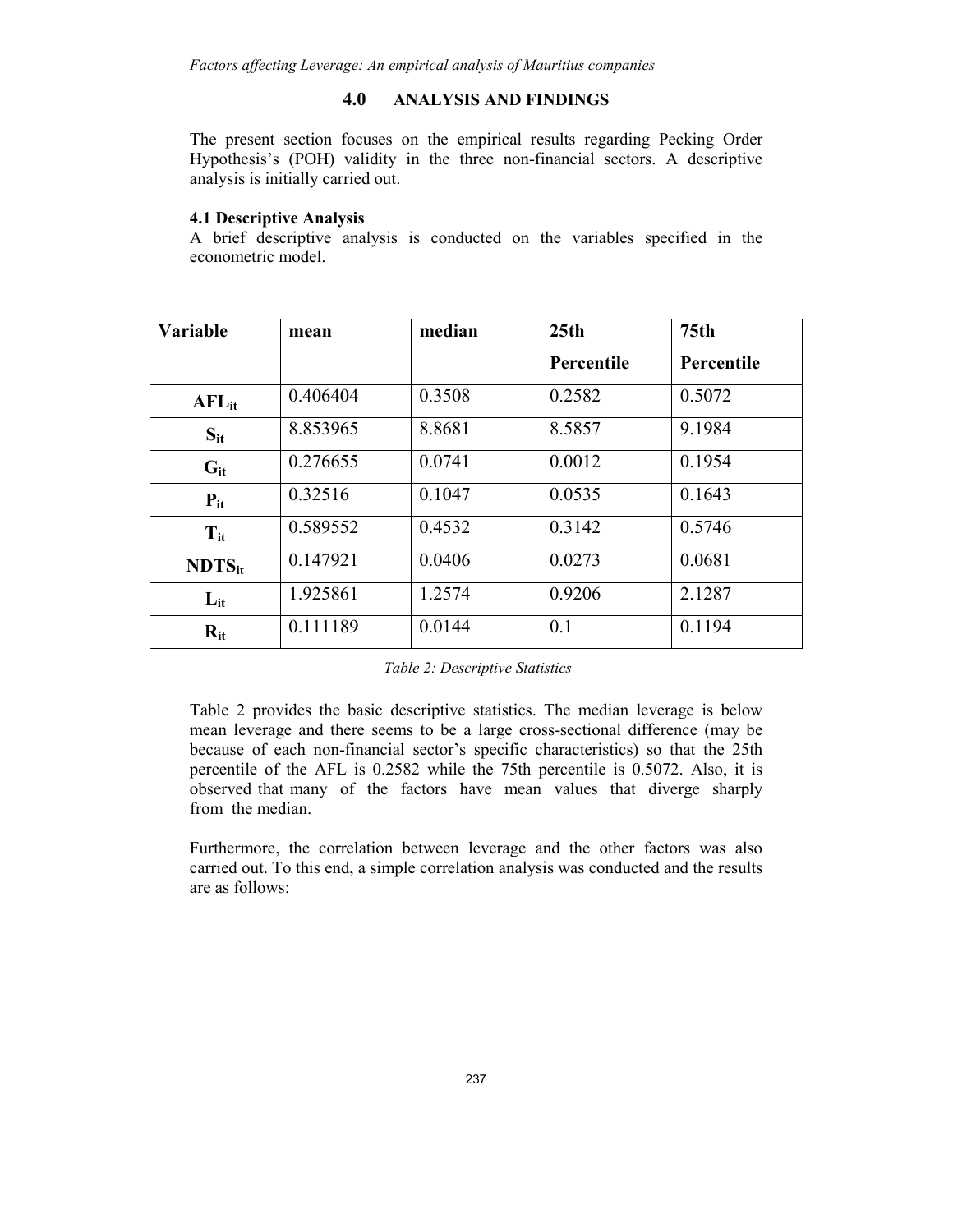| Variable (N=85)                     | <b>Correlation Value with Leverage</b> |
|-------------------------------------|----------------------------------------|
| $\mathbf{S}_{\mathbf{it}}$          | 0.374392                               |
| $G_{it}$                            | $-0.08126$                             |
| $P_{it}$                            | $-0.01014$                             |
| $\mathbf{T_{it}}$                   | $-0.03092$                             |
| $NDTS_{it}$                         | $-0.02076$                             |
| $\mathbf{L_{it}}$                   | $-0.21626$                             |
| $\mathbf{R}_{\mathbf{i}\mathbf{f}}$ | $-0.02517$                             |

From table 3, it can be observed that size is positively related to leverage while there is a negative relationship between leverage and the remaining other factors. In addition, all the factors have the expected sign in line with the pecking order hypothesis, except for Tangibility of Assets and Non Debt Tax Shields.

#### 4.2 Econometric Analysis

Using the above mentioned econometric model, and based on the data from 17 companies for all the non-financial sectors for the period 1999 to 2003, the following results were obtained<sup>1</sup>.

| $AFL_{it} = \alpha + \beta_1 S_{it} + \beta_2 G_{it} + \beta_3 P_{it} + \beta_4 T_{it} + \beta_5 NDTS_{it} + \beta_6 L_{it} + \beta_7 R_{it}$ |                 |                |  |  |
|-----------------------------------------------------------------------------------------------------------------------------------------------|-----------------|----------------|--|--|
| $+U_{it}$                                                                                                                                     |                 |                |  |  |
| Independent                                                                                                                                   | coefficient     | <b>P-value</b> |  |  |
| variables                                                                                                                                     |                 |                |  |  |
| Constant                                                                                                                                      | $-1.558187*$    | 0.006          |  |  |
| $S_{it}$                                                                                                                                      | 0.2319946*      | 0.000          |  |  |
| $G_{it}$                                                                                                                                      | $-0.0975307***$ | 0.070          |  |  |
| $P_{it}$                                                                                                                                      | $-0.0009322$    | 0.973          |  |  |
| $T_{it}$                                                                                                                                      | $-0.0210516$    | 0.739          |  |  |
| $NDTS_{it}$                                                                                                                                   | 0.045213        | 0.796          |  |  |
| $L_{it}$                                                                                                                                      | $-0.035792**$   | 0.019          |  |  |
| $R_{it}$                                                                                                                                      | 0.1120395       | 0.448          |  |  |
| No. of observations                                                                                                                           | 85              |                |  |  |
| Adjusted $R^2$                                                                                                                                | 0.2344          |                |  |  |

Source: computed:  $(***)$ ,  $(*)$ ,  $(*)$  indicate significance at the 10, 5, 1% levels respectively

Table4: Regression Results based on all sectors

The results for each explanatory variable are considered individually in the following sub-section.

<sup>&</sup>lt;sup>1</sup> The Hausman test was conducted to decide between fixed and random model. With a pvalue of 0.9998, the null hypothesis that difference in coefficients is not systematic is accepted such that the random model is favoured.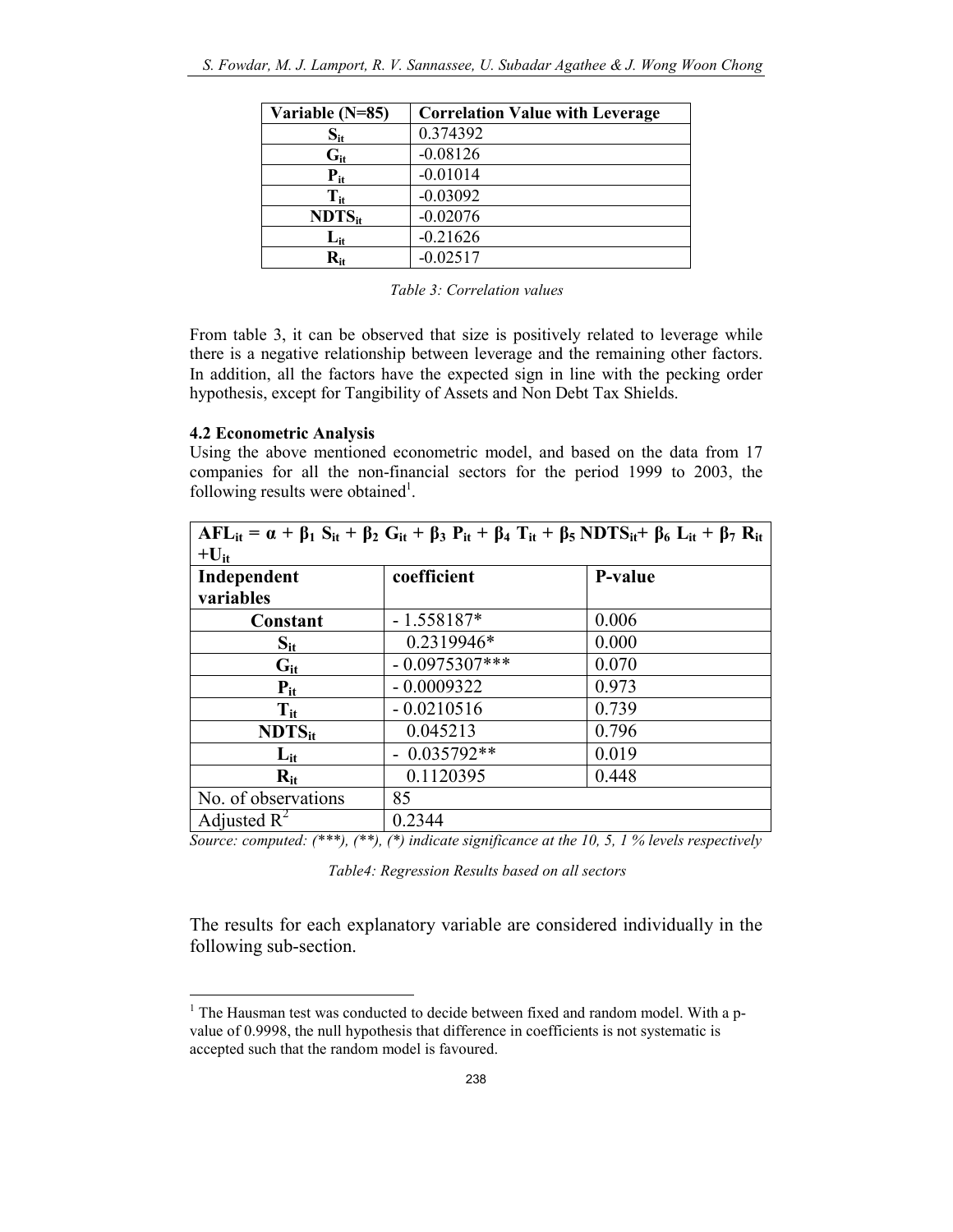## 4.2.1 Size  $(S_{it})$

In line with the POH, the coefficient of size is significant at 1% level and reveals a positive relationship with aggregate financial leverage. This may suggest that large firms incur lower costs in issuing debt and may even have better bargaining power over the creditors. Many studies have suggested that there is a positive relation between leverage and size of the firm<sup>2</sup>. Thus, large firms are expected to hold more debt in their capital structure than small firms.

Moreover, Rajan and Zingales (1995) suggested that larger firms tended to disclose more information to outside investors than smaller ones, thus enhancing their credit ratings. Besides, larger firms were often more diversified and had more stable cash flow such that they were less prone to bankruptcy. Hence, the above arguments suggest that size was positively related to leverage. Bevan and Danbolt (2000) also found a significant positive relationship between company size and long-term debt since small companies make less use of short-term secured debt than large companies.

## 4.2.2 Growth Opportunities  $(G_{it})$

It can be observed that there is a negative relationship between growth opportunities and leverage and the coefficient is significant at 10% level. Essentially, under the POH, Myers (1977) suggested that the amount of debt issued by a firm was inversely related to growth opportunities since future investment opportunities would increase the value of the firm when undertaken.

In a similar vein, Titman and Wessels (1988) found a negative relationship between growth and leverage given the reluctance of bondholders to lend to equitycontrolled firms, since they tend to invest sub-optimally to expropriate wealth from bondholders.

## 4.2.3 Profitability  $(P_{it})$

The coefficient estimate for profitability is insignificant. Essentially, from the study of Myers (1984) and Myers and Majluf (1984), higher profitability corresponded to a lower debt ratio holding other things being equal, since firms would first use retained earnings and if necessary, they will then move to bonds and new equity. However, from the results obtained, there seems to be no support in favour of this prediction.

## 4.2.4 Tangibility of Assets  $(T_{it})$

In contrast to the predictions of the POH, the coefficient estimate for tangibility of assets is insignificant. Essentially, as tangibility of assets increases, the ability of the firm securing its debt also increases. Harris and Raviv (1990) and Rajan and Zingales (1995) suggested that leverage would increase with liquidation value and that leverage would be positively correlated to tangibility. Firms in the nonfinancial sectors did not seem to support this hypothesis.

 $\overline{a}$  $2^2$  Rajan and Zingales, (1995) and Bevan and Danbolt (2000)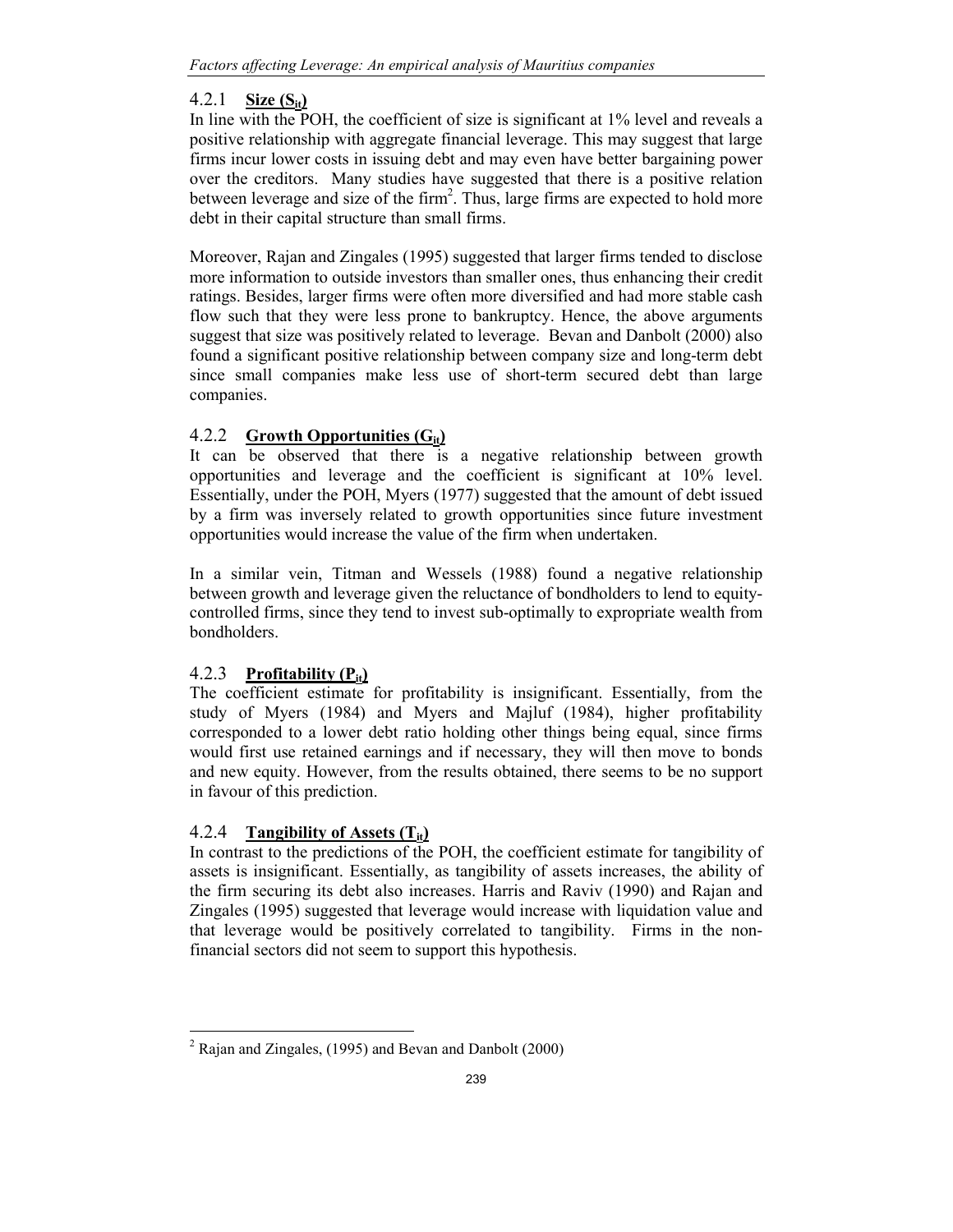## 4.2.5 Non Debt Tax Shield  $(NDTS_{it})$

In general, substantial NDTS can act as attractive collateral and as such they can induce high debt levels, which may lead to a positive relationship. However, although the Non Debt Tax Shield coefficient estimate is positive as expected, it was nevertheless insignificant.

## 4.2.6 Liquidity  $(L_{it})$

From the above result, Liquidity has the expected negative sign and is significant at 5% level. Essentially, under POH, liquidity is considered as negative debt since it reduces the need to take on debt. Ozkan (2001) stated that such negative relationship emanated from the potential conflicts between shareholders and bondholders. The rationale is that the greater the liquidity level, the greater the ease with which shareholders can manipulate the liquid assets of firms at the expense of bondholders. It can therefore be inferred that firms that has more liquid assets are less likely to have recourse to debt.

## 4.2.7 Risks  $(R_{it})$

.

Volatility or business risk is a proxy for the probability of financial distress and it is generally expected that risk would be negatively related to leverage since firms take less leverage in situation of high risk to avoid financial distress. From the above results, the coefficient estimate for risk was found to be insignificant.

## 4.3 Econometric Methodology- Controlling for the sectors

A dummy variable is added in the model for each sector in order to control for sectoral characteristics and the modified model is as follows:

## $AFL_{it} = \alpha + \beta_1 S_{it} + \beta_2 G_{it} + \beta_3 P_{it} + \beta_4 T_{it} + \beta_5 NDTS_{it} + \beta_6 L_{it} + \beta_7 R_{it} + \beta_8$ DumC<sub>it</sub> + β<sub>9</sub> DumI<sub>it</sub> + β<sub>10</sub> DumH<sub>it</sub> + U<sub>it</sub>

Where DumC<sub>it</sub>, DumI<sub>it</sub> and DumH<sub>it</sub> are dummy variable for the commerce, industry and hotel and leisure sectors.

Based on the data of 17 companies for the period 1999 to 2003, the results are as follows<sup>3</sup>:

<sup>&</sup>lt;sup>3</sup> The constant term is dropped because of the dummy variables to avoid perfect collinearity.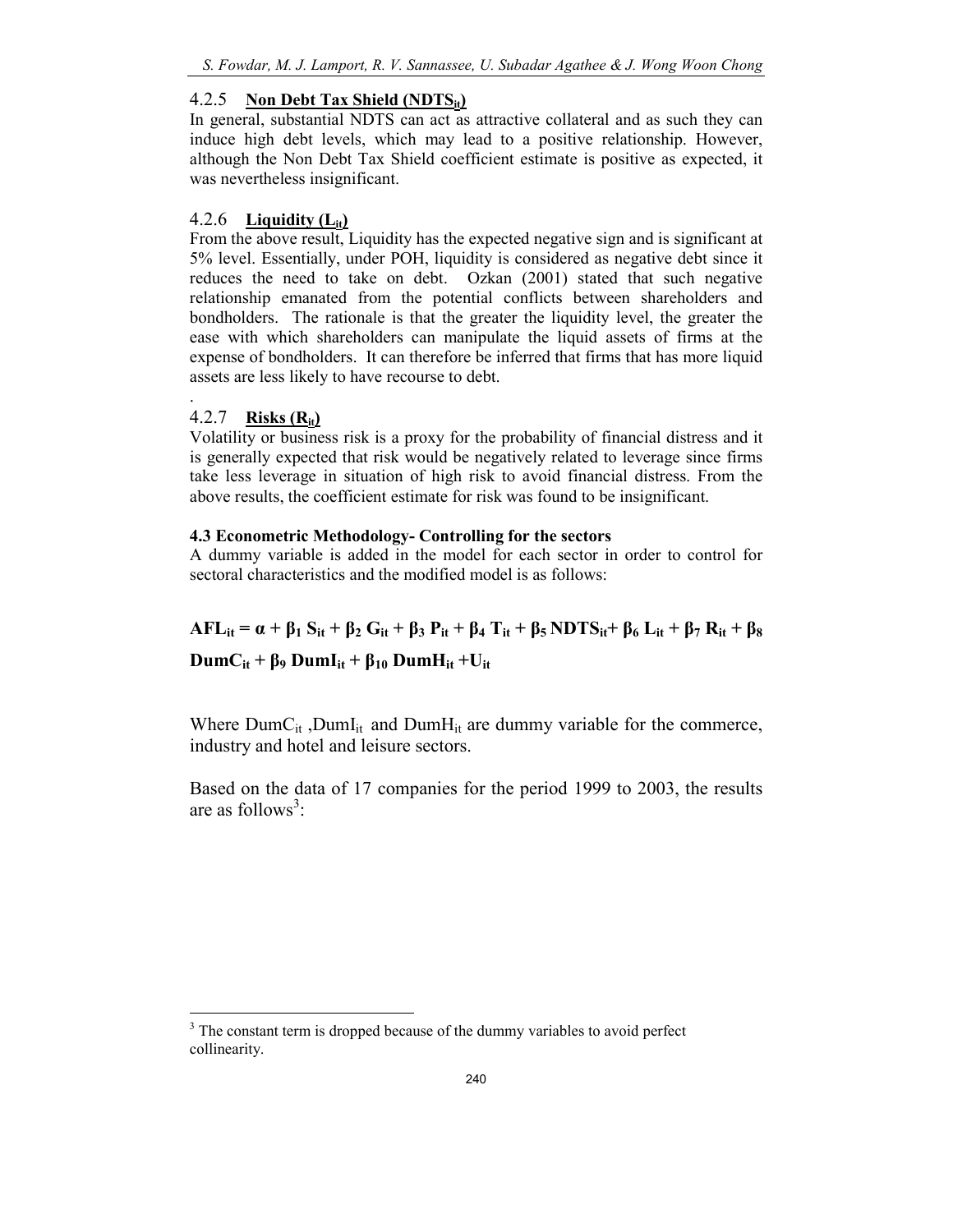| $AFL_{it} = \alpha + \beta_1 S_{it} + \beta_2 G_{it} + \beta_3 P_{it} + \beta_4 T_{it} + \beta_5 NDTS_{it} + \beta_6 L_{it} + \beta_7 R_{it} + \beta_8$ |                |                |  |  |  |
|---------------------------------------------------------------------------------------------------------------------------------------------------------|----------------|----------------|--|--|--|
| $\text{DumC}_{it}$ + $\beta_9$ $\text{DumI}_{it}$ + $\beta_{10}$ $\text{DumH}_{it}$ + $\text{U}_{it}$                                                   |                |                |  |  |  |
| Independent variables                                                                                                                                   | coefficient    | <b>P-value</b> |  |  |  |
| $S_{it}$                                                                                                                                                | 0.2174047*     | 0.001          |  |  |  |
| $G_{it}$                                                                                                                                                | $-0.1274032**$ | 0.013          |  |  |  |
| $P_{it}$                                                                                                                                                | $-0.003569$    | 0.886          |  |  |  |
| $T_{it}$                                                                                                                                                | $-0.0015208$   | 0.980          |  |  |  |
| $NDTS_{it}$                                                                                                                                             | 0.1072833      | 0.511          |  |  |  |
| $L_{it}$                                                                                                                                                | $-0.0418448*$  | 0.004          |  |  |  |
| $R_{it}$                                                                                                                                                | 0.059776       | 0.654          |  |  |  |
| $DumC_{it}$                                                                                                                                             | $-1.372719**$  | 0.020          |  |  |  |
| $DumI_{it}$                                                                                                                                             | $-1.428094**$  | 0.011          |  |  |  |
| $DumH_{it}$                                                                                                                                             | $-1.529088*$   | 0.009          |  |  |  |
| No. of observations                                                                                                                                     | 85             |                |  |  |  |

Source: computed:  $(**),$   $(**),$   $(*)$  indicate significance at the 10, 5, 1 % levels respectively

Table 5: Regression Results-sectoral view

From table 5, the results seem consistent with the findings obtained earlier. Essentially, size, growth opportunities and liquidity have the expected sign and are all significant. However, the coefficient estimates for the dummy variables for the three non-financial sectors are all significant at 5% level and are all negative.

#### 5.0 SUMMARY AND MAIN FINDINGS

The aim of the present study was to test whether the Pecking Order Hypothesis (POH) holds for non-financial firms in Mauritius. The results obtained suggest that size, growth opportunities and liquidity were important determinants for corporate leverage. Essentially, the findings showed that large firms hold more debt in their capital structure than smaller firms; the amount of debt issued by a firm was inversely related to growth opportunities; and firms which had more liquid assets were less likely to have recourse to debt. However, there seems to be no reliance on retained earnings, which may suggest that the pecking order hypothesis may not be relevant in the Mauritian context. In addition, non-debt tax shield and tangibility of assets seemed to have no major significance in corporate decisions. As such it could be argued that there is some mixed support for the relevance of POH for nonfinancial firms in Mauritius.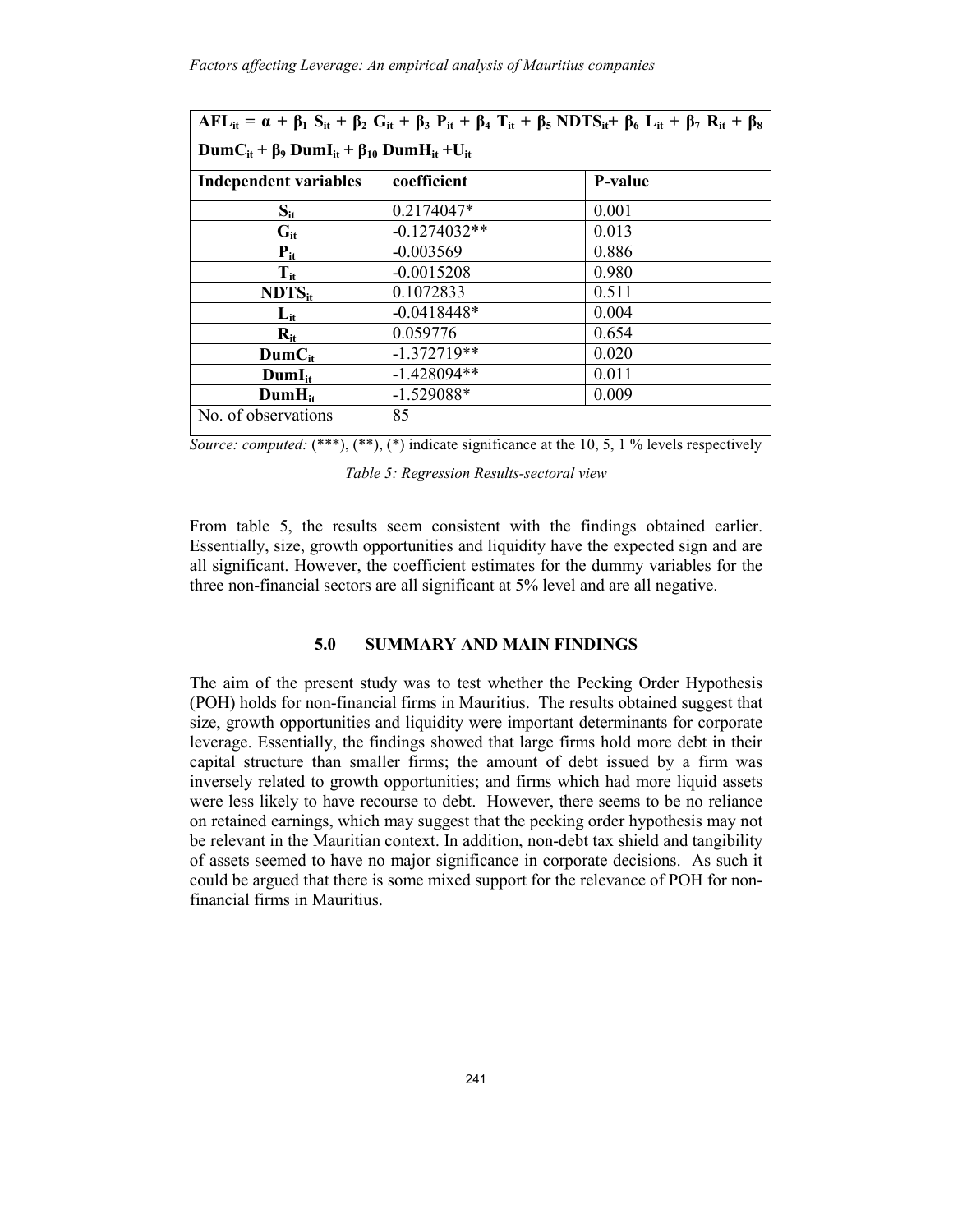#### 6.0 REFERENCES

- BALLA, A. AND MATEUS, C. 2002. 'An Empirical research on Capital Structure Choices' University of Pecs / Faculty Business and of Economics Working paper.
- BAXTER, N. D. 1967. 'Leverage, the Risk of Ruin and the Cost of Capital.' Journal of Finance 22 (3): 395-403.
- BREALEY R.A. AND MEYERS S. C. 2003. 'Principles Of Corporate Finance', Mc Graw Hill: New York.
- BOOTH, L., AIVAZIAN, V., DEMIRGUE-KUNT, A. AND MAKSIMOVIC, V. 2001. 'Corporate Structures in Developing Countries.
- DOWNS, T., 1993. 'Corporate leverage and Nondebt Tax Shields: Evidence on Crowding Out.' The Financial Review, Vol. 28 No. 4, 549-583.
- FAMA, E. F., AND FRENCH, K.R, 2002. 'Testing Tradeoff and Pecking Order Predictions about Dividends and Debt' The Review of Financial Studies Vol 15 pp. 1-33.
- GONENC, H. 2003. ' Capital Structure under Micro Institutional Changes: The case of Turkey.' The European Financial Management Association Conference, Finland.
- HARRIS, M. AND RAVIV, A., 1991. 'The Theory of Capital Structure', Journal of Finance 46, 297-355.
- HUANG, F., AND SONG, F. 2002. 'The Determinants of Capital Structure: Evidence from China.' University of Hong Kong Working Paper.
- JENSEN, M.C. AND MECKLING, W., 1976. 'Theory of the firm:Managerial Behaviour, Agency Costs and Capital Structure.' Journal of Finance and Accounting, 25(1&2), 1-27.
- KESTER, V. 1986. 'Capital and Ownership Structure: A Comparison of United States and Japanese Manufacturing Companies.' Financial Management.
- MICHAELAS, N., CHITTENDEN, F. and Poutziouris, P., 1999. 'Financial Policy and Capital Structure Choice in UK SMEs: Empirical Evidence from Company Panel Data.' Small Business Economics 12, 113-130.
- MILLER, M. 1977. 'Debt and Taxes', Journal of Finance 32, 261-276.
- MODIGLIANI, F.,AND MILLER, M. 1958. 'The cost of capital, corporate finance and the theory of investment', American Economic Review 48, 261-297